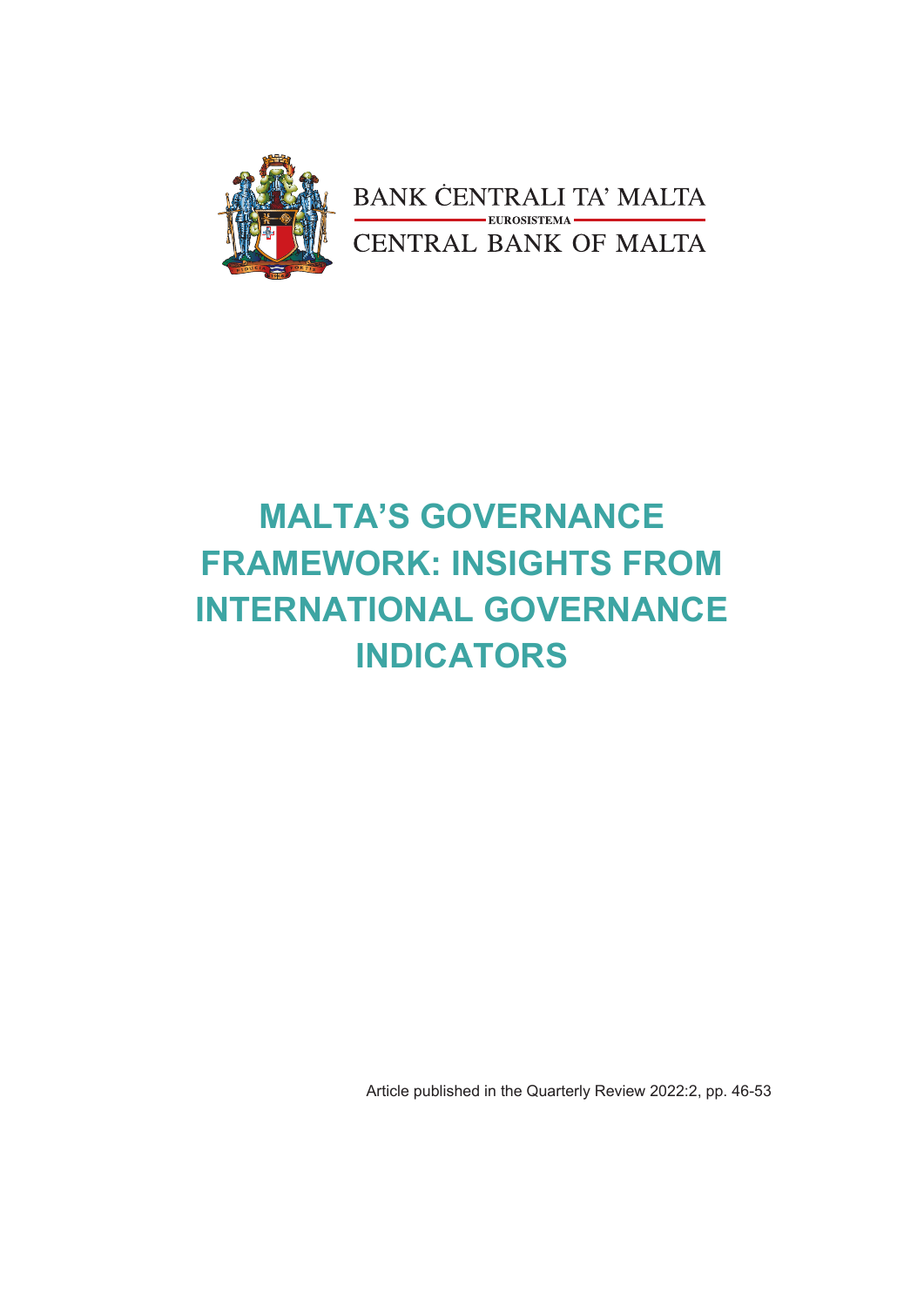# **BOX 3: MALTA'S GOVERNANCE FRAMEWORK: INSIGHTS FROM INTERNATIONAL GOVERNANCE INDICATORS1**

#### **Introduction**

In recent years, Malta's governance framework has been the subject of much debate among both local and foreign stakeholders. This despite the difficulties encountered in properly measuring governance standards not least because quantitative data that could possibly shed light on governance quality is often absent. As a result, assessments are generally based on qualitative data gathered either through surveys or expert judgements.

These assessments are often brought together in indices such as those constructed by the World Bank as part of its Worldwide Governance Indicators (WGI) project. In turn, such indices often inspire evaluations of the quality of governance in a country. Since such indices do not usually comprise an exhaustive list of data sources and elements of governance, their construction may be complemented by other assessments made by credit rating agencies such as Moody's, which passes its judgement on the credit quality effect of sovereigns' environmental, social and governance (ESG) standards.

In the European Union, the European Commission regularly monitors governance standards in the respective countries and makes country-specific recommendations accordingly, with such recommendations often complementing others made by other institutions such as the Council of Europe. Credit rating agencies also use measures of governance when assigning credit ratings to sovereign debt. This further generates a need for policy makers to formulate policies that strengthen the country's governance framework, while at the same time optimising economic performance and growth opportunities.

This analysis uses the WGI and the ESG scores published by Moody's to shed light on Malta's governance framework.<sup>2</sup>

#### **The Worldwide Governance Indicators**

The WGI project assesses governance quality in a country based on six elements of governance, namely (1) voice and accountability; (2) political stability and absence of violence/terrorism; (3) government effectiveness; (4) regulatory quality; (5) rule of law; (6) control of corruption.

A country's performance in each indicator is assessed from data gathered by numerous sources comprising public sector organisations, non-governmental organisations (NGOs), commercial business information providers and surveys of households and firms. These predominantly capture the opinions of households, firms, analysts at multilateral organisations and other respondents with knowledge and experience of the country to be rated. Consequently, the

<sup>1</sup> Prepared by Nathaniel Debono, a Research Economist in the Modelling Office within the Economics and Research Division of the Central Bank of Malta. Helpful comments and suggestions by Governor Edward Scicluna, Deputy Governor Alexander Demarco, Aaron G. Grech and Brian Micallef are gratefully acknowledged. The views expressed in this paper are those of the author and do not necessarily reflect those of the Central Bank of Malta. Any errors are the author's own.

<sup>2</sup> Further details about the methodology and indicators are available in Debono, N. (2021), [Malta's governance framework:](https://www.centralbankmalta.org/site/Publications/Economic%20Research/2021/policy-note-malta-governance-framework.pdf?revcount=9469) [Insights from international governance indicators,](https://www.centralbankmalta.org/site/Publications/Economic%20Research/2021/policy-note-malta-governance-framework.pdf?revcount=9469) Central Bank of Malta, Policy Note, August 2021.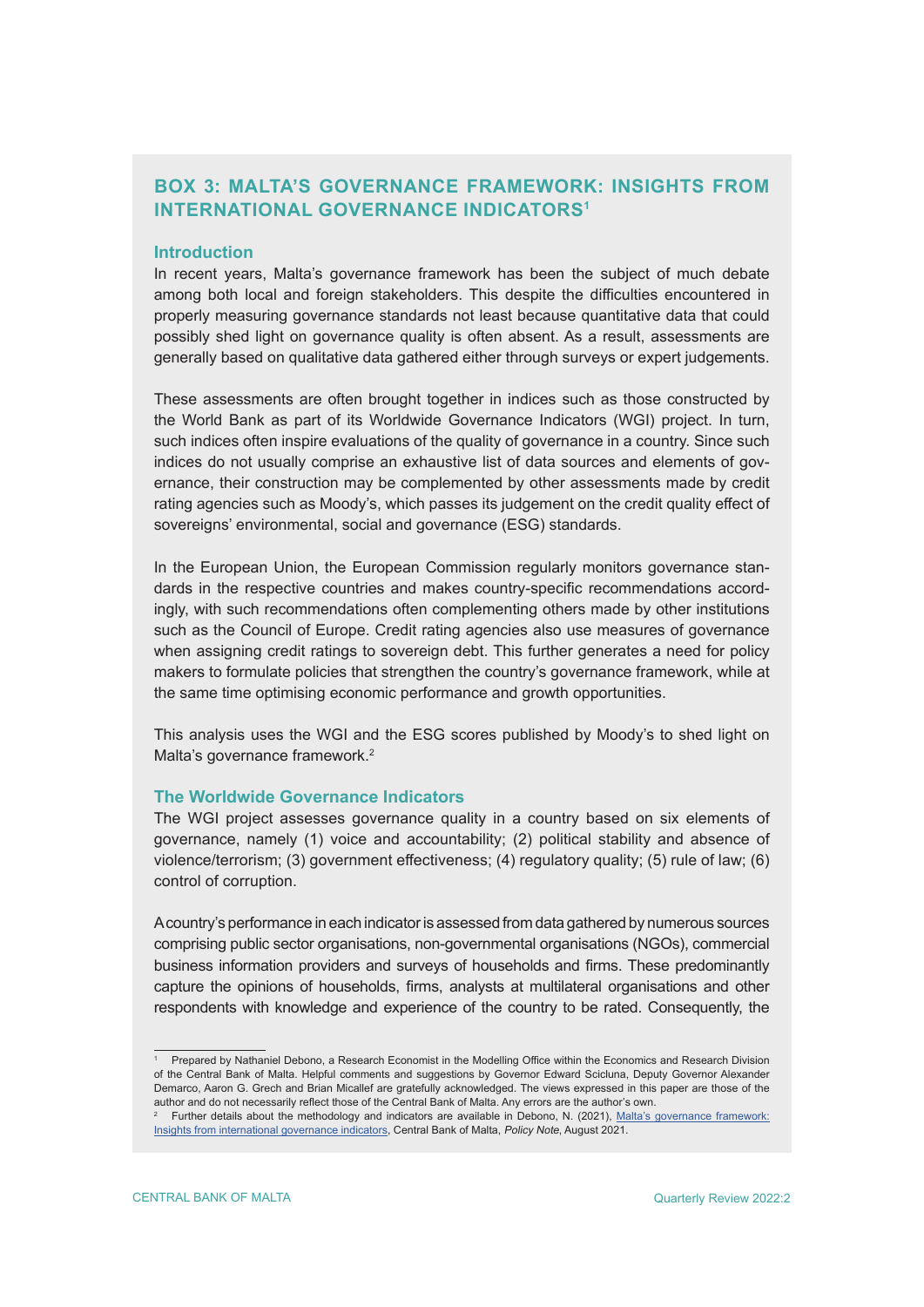scores of each indicator and, by extension, assessments of a country's governance framework are largely reliant on respondents' subjective assessments and perceptions.

Under the methodology applied in the WGI project, each country's performance in the respective governance indicators is ranked on a standard normal distribution, with a mean of zero, standard deviation of one and ranging between -2.50 (poor governance level) and +2.50 (best possible governance level). Based on these estimates, countries are further classified on a percentile rank.

The highest levels of governance recorded in this set of indicators are generally observed in well-developed countries such as New Zealand, Singapore, Finland, Norway, and Sweden. On the other hand, less developed countries are judged to have among the poorest governance frameworks in the world, especially war-torn countries.

While the WGI provide useful information about a country's governance standards, sole reliance on aggregate scores as indicators of governance quality has some limitations. Apart from the fact that scores are largely based on subjective assessments by different sources, key information about the background to these scores and the underlying sources is often lacking. Moreover, some data sources do not provide any public justification for certain changes in scores between years. In addition, changes in a country's governance scores provided by a particular source may not necessarily reflect true changes in the country's governance quality but may be due to other methodological changes, such as changes to the criteria on which countries are assessed. In other instances, aggregate ratings may change because certain data sources are dropped as new ones are introduced or because of changes in the weighting procedure.

#### *Voice and accountability*

As defined by the World Bank, this indicator captures perceptions of the extent to which a country's citizens are able to participate in selecting their government as well as freedom of expression, freedom of associa-

tion and a free media.

Chart 1 shows that in recent years, Malta has consistently ranked above the  $80<sup>th</sup>$  percentile (before confidence intervals are considered) for its voice and accountability. Malta's score in this indicator is derived from information provided by six sources. Assessment of voice and accountability in Malta is currently based on a wide variety of factors including

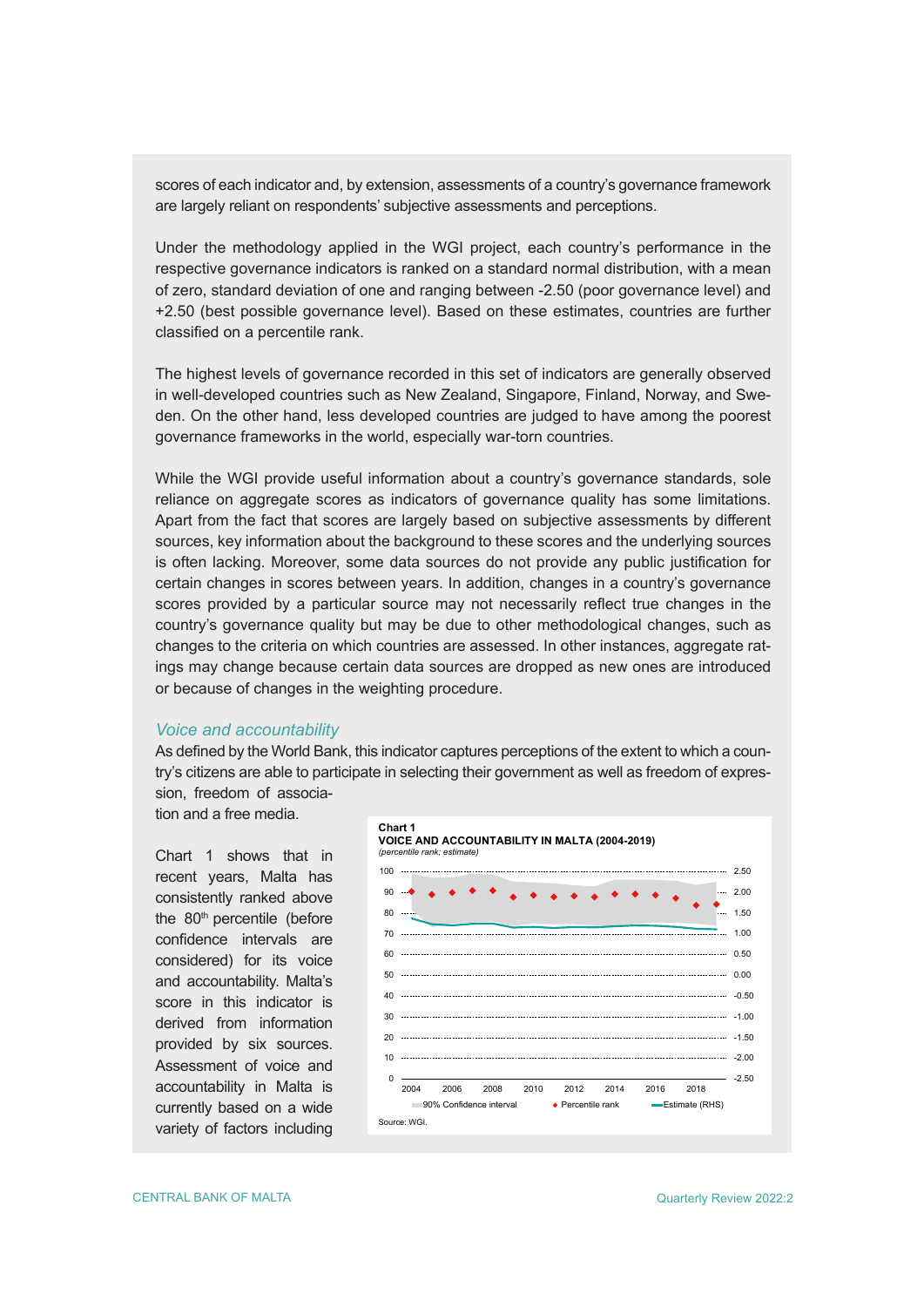(but not limited to) the extent of political rights, civil liberties, the threat of military involvement in politics, press freedom and surveys about citizens' confidence in the honesty of elections.

# *Political stability and absence of violence/ terrorism*

This indicator captures perceptions of the likelihood of political instability and/or politically moti-



vated violence, including terrorism.

In terms of its political stability and absence of violence/terrorism in the country, Malta is among the best-performing countries in the world, ranking in around the 90<sup>th</sup> percentile on a consistent basis since at least 2004 (see Chart 2). This reflects the consistently high ratings awarded by the sources that provide the information used to shape assessments of political stability and absence of violence/terrorism in the country. Among others, the factors used to determine the extent of political stability and absence of violence/terrorism in Malta include the risks of protests or riots, terrorism and wars, prevalence of crime, risks of armed conflict, violent demonstrations and internal and external conflicts.

#### *Government effectiveness*

A country's government effectiveness is determined by the perceptions of the quality of pub-

lic services, the quality of the civil service and the degree of its independence from political pressures, the quality of policy formulation and implementation and the credibility of the government's commitment to such policies.

In recent years up to 2019, perceptions of Malta's government effectiveness took a negative turn (see Chart 3). The country's score for this indicator is largely influenced by

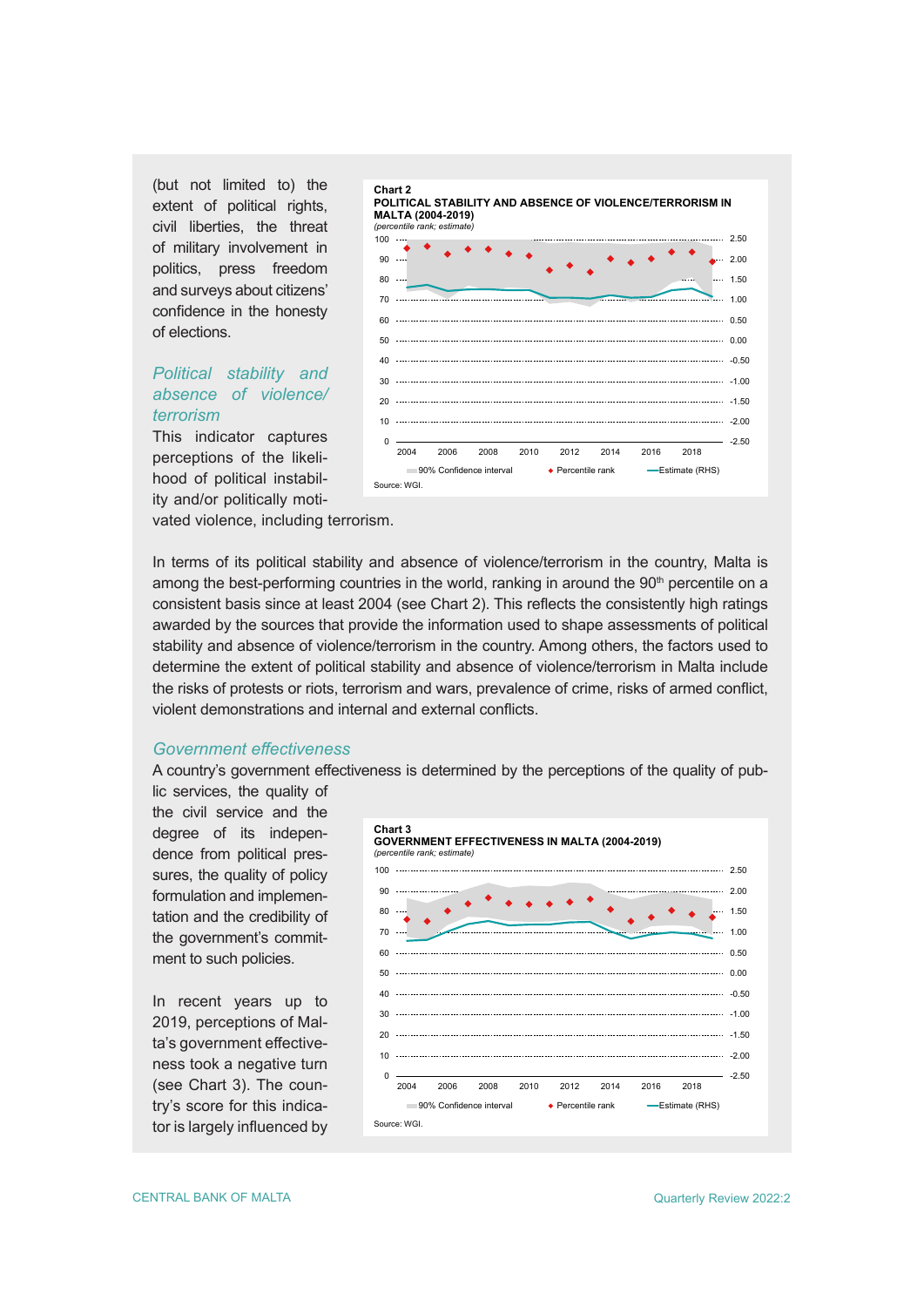assessments made by commercial business information providers, namely the Economist Intelligence Unit, IHS Markit World Economic Service, and Political Risk Services. Such assessments are largely based on views of institutional effectiveness and bureaucratic quality, while since 2014, the IHS Markit World Economic Service started considering the adequacy of a country's infrastructure, the risk that the State fails in its responsibilities and the risk of policy instability. Although scores reflecting Malta's performance in each separate measure are not publicly available, the organisation's perceptions of Malta's government effectiveness took a negative turn when the change in assessment criteria came into effect in 2014.

On the other hand, surveys carried out among Maltese households and firms show a more positive outlook. Although road infrastructure in Malta is still deemed to be quite poor, firms surveyed in the World Economic Forum Global Competitiveness Survey have relatively positive views of the country's air transport and seaport efficiency. In fact, Malta ranked 22nd and 27th among 141 countries in these two measures, respectively, in 2019. Moreover, surveys performed by Gallup to capture local households' views of the quality of Malta's education system, roads and highways, and the public transportation system also show increasingly positive perceptions among Maltese households.

#### *Regulatory quality*

This indicator captures perceptions of the ability of the government to formulate and implement sound policies and regulations that permit and promote private sector development.

Malta's regulatory quality has been deemed to be relatively strong in recent years, but the country's score in this indicator dropped sharply in 2019 (see Chart 4). This drop can be traced to poorer assessments of Malta's investment profile made by staff at the Political Risk Services Group. A country's investment profile is shaped by an assessment of three factors that may impact investment in a country, namely the risks of contract viability or expropriation, profits repatriation and payment delays. No explanation of the decline in Mal-

ta's score in 2019 is made available as the group's assessments of Malta's performance in each criterion are only available commercially.

With few exceptions of sources carrying minimal weighting, assessments of Malta's regulatory quality made by the other five sources have consistently been relatively positive in recent years. Among others, the assessed factors include

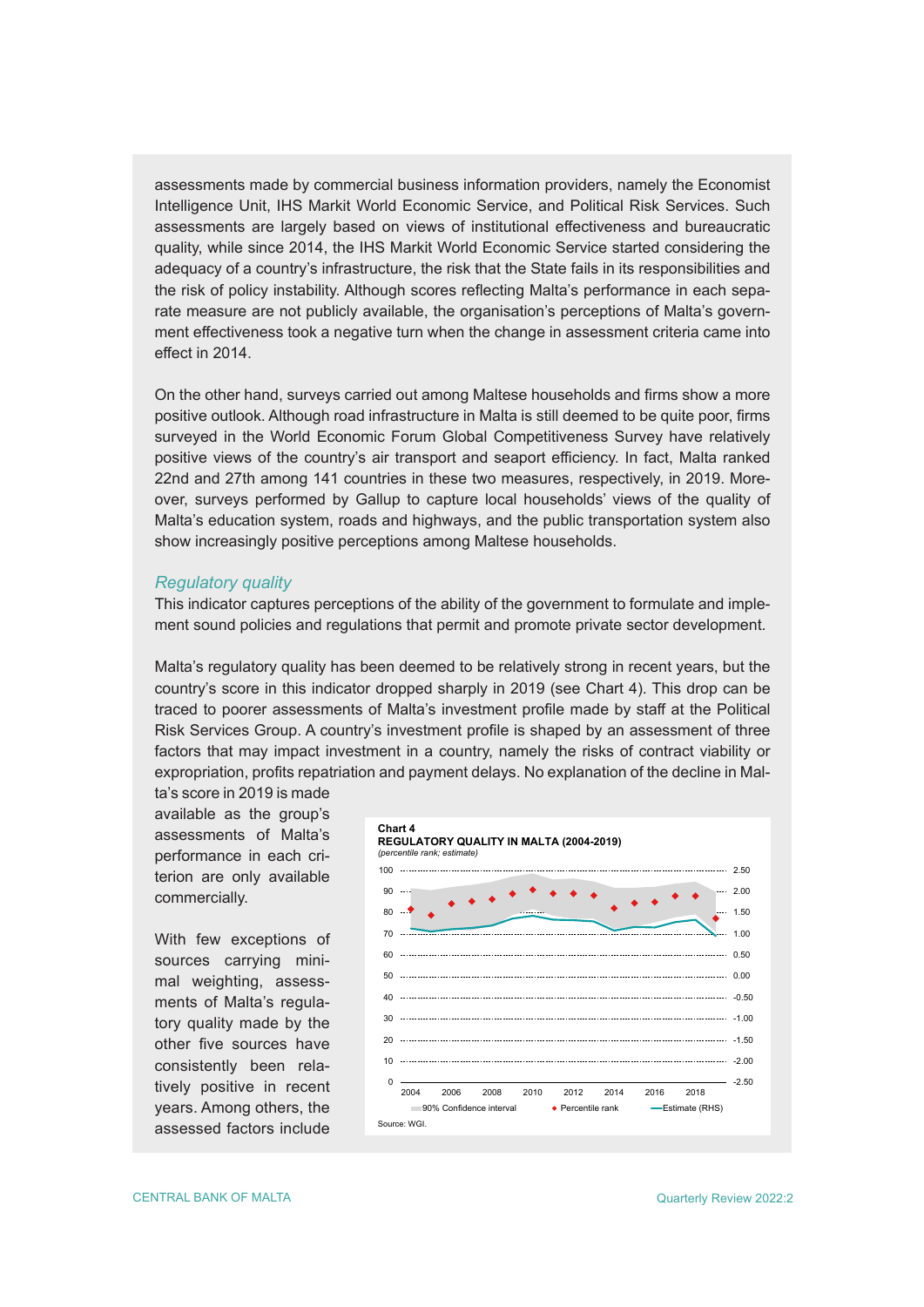the presence of any unfair competitive practices, the efficiency of tax collection systems, quality of business legislation and burden of government regulation.

# *Rule of law*

Assessments of rule of law are based on perceptions of the extent to which agents have confidence in and abide by the rules of society and in particular, the quality of contract enforcement,



property rights, the police, and the courts as well as the likelihood of crime and violence.

As evidenced in Chart 5, perceptions of Malta's rule of law have worsened up to 2019. The strength of Malta's rule of law is based on numerous factors, ranging from public confidence in the police force and the judicial system, to assessments of risks of expropriation, the fairness, speediness and independence of the judicial process, the extent to which property rights are protected and the extent to which crime is a problem for government and businesses. The WGI also consult the 'Trafficking in Persons Report' issued by the US State Department, considering sex trafficking and labour trafficking. In this report, Malta is perceived as a country which, while "not fully meet(ing) the minimum standards for the elimination of trafficking fully, it is making significant efforts to do so".<sup>3</sup>

Overall, perceptions of commercial business information providers have almost consistently worsened during the past few years up to 2019. On the other hand, a Gallup survey among households shows different trends. The questions considered relate to households' confidence in the country's police force and the judicial system and their sense of security in the country, captured through a question asking whether the respondent had ever been assaulted or mugged or whether they had ever fallen victims of stolen money property. Although disaggregated scores are only made commercially available, the citizens' overall views of these factors seem to have improved considerably over time.

# *Control of corruption*

Control of corruption in a country is determined by perceptions of the extent to which public power is exercised for private gain, including both petty and grand forms of corruption, as well as "capture" of the state by elites and private interests.

<sup>&</sup>lt;sup>3</sup> U.S. Department of State, '2019 Trafficking in Persons Report: Malta'.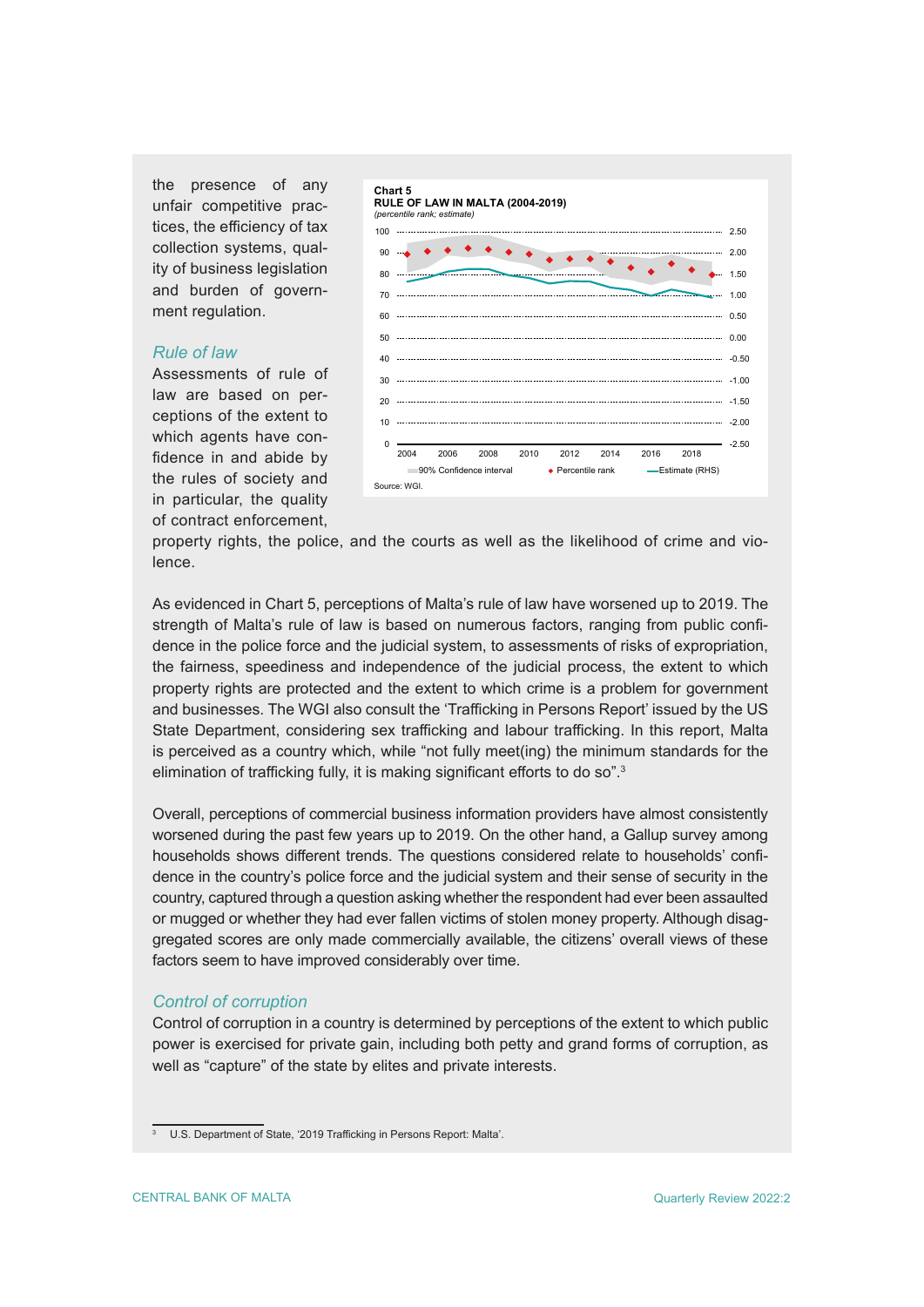Judging by the information available in the WGI, the control of corruption in Malta appears to be the weakest element of the country's governance framework (see Chart 6). Moreover, scores have followed a downward trend up to 2019, reflecting increasingly negative perceptions of Malta's control of corruption. Corruption, as measured by the six data sources providing information about the situation in Malta



includes both financial corruption such as bribery or undocumented extra payments, and corruption in the form of excessive patronage, nepotism, favour-for-favours and close ties between politics and business.

# **Moody's environmental, social and governance standards**

The credit rating agency Moody's issues another set of scores, reflecting its assessments of sovereigns' ESG standards and how these affect a country's credit quality. Moody's consults country information from public sources and provides its expert judgement to assess the extent to which countries are exposed to ESG risks.

A sovereign's environmental risk is based on assessments of a country's physical climate, water management, waste and pollution, carbon transition and natural capital. Assessments of social risks are based on consideration of risks associated with demographics, labour and income inequalities, access to quality education, housing, health and safety concerns and access to basic services. Moody's assessment of a sovereign's governance risk is based on four aspects, namely institutional structure, policy credibility and effectiveness, transparency and disclosure, and budget management. Based on these respective assessments, countries are awarded an overall credit impact score (CIS), reflecting the impact of ESG factors on credit quality.

Overall, Malta's ESG risks are deemed to have a 'moderately negative' impact on Malta's credit quality. The country's CIS score is largely driven by assessments of 'moderately negative' exposure to environmental and social risks. On the other hand, Malta is considered to be a country that actually benefits from having a strong governance framework. However, the overall impact of ESG factors on credit quality for Malta seems to be mostly affected by the 'moderately negative' exposure to environmental and social risks.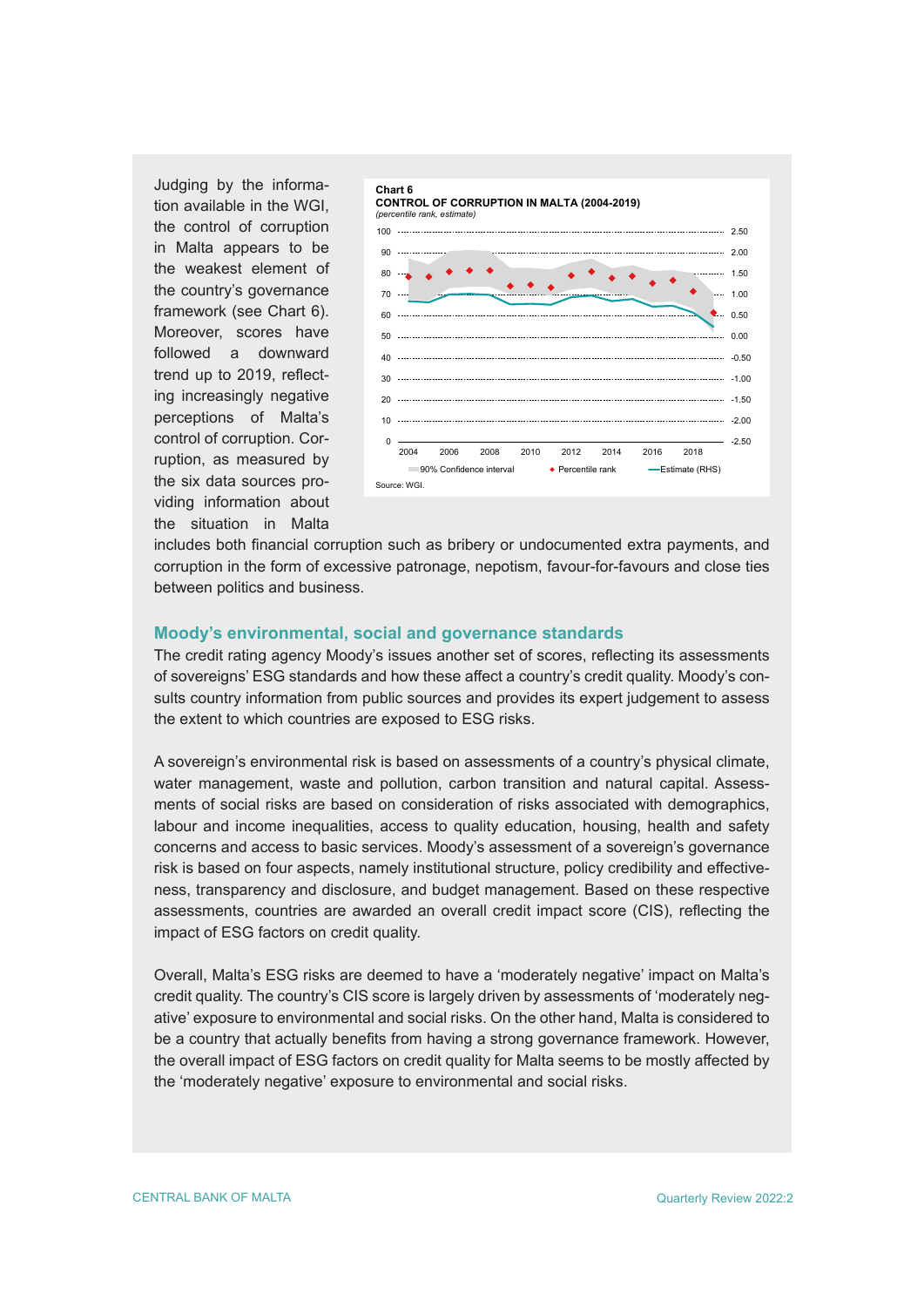# *Exposure to environmental risks*

Moody's assessment of a 'moderately negative' exposure to environmental risks are largely driven by the agency's assessment that Malta suffers 'moderately negative' risks associated with its physical climate and water management. On the other hand, the country's susceptibility to risks associated with carbon transition, depletion of natural capital, and waste and pollution is deemed to be 'neutral-to-low'.

# *Exposure to social risks*

Malta is judged to have 'highly negative' risks associated with its demographics, possibly due to the country's ageing population, persistence of gender inequalities and rapid immigration, all of which are viewed by Moody's as potential leads to social risks. Furthermore, Malta is considered to be suffering 'moderately negative' risks associated with labour and income inequalities, whereas risks related to education, housing, health and safety, and access to basic services in Malta are assessed to be 'neutral-to-low'. Overall, Malta's exposure to social risks is assessed to be 'moderately negative'.

# *Exposure to governance risks*

Overall, Malta is judged to have very strong governance standards. The country's overall score is largely due to 'positive' perceptions of Malta's budget management, transparency and disclosure, and policy credibility and effectiveness. The quality of the country's institutions are deemed to pose a 'neutral-to-low' risk but they seem to have had no impact on the overall perceptions of the extent of governance risks facing Malta.

#### **Conclusion**

Despite the emphasis being placed on governance in recent years, difficulties persist in uniformly defining and measuring countries' governance standards. This study attempted to shed some light on the Maltese governance framework using two sources of data: the WGI and the ESG standards issued by the credit rating agency Moody's.

Among the WGI, 'political stability and absence of violence/terrorism' and 'voice and accountability' appear to be Malta's best elements of governance. Perceptions of 'government effectiveness', 'regulatory quality', 'rule of law', and 'control of corruption' in Malta have become less favourable in recent years up to 2019, with the latter standing out as the weakest element in the country's governance framework. Delving into the data sources behind Malta's score in the respective indicators, it appears that for the most part, the decline in many indicators results from changes in assessments made by a small number of commercial and non-governmental organisations whereas surveys among local households do not tend to show similar trends. As also pointed out by the producers of these indicators, this highlights the need to supplement these indices with other country-specific information in the designation of policies aimed at improving governance standards.

One such other source of information is provided by Moody's who assess Malta's ESG risks to have an overall 'moderately negative' impact on the country's credit quality. This overall score is largely driven by the agency's assessment of a 'moderately negative' exposure to environmental and social risks. Although Malta's quality of institutions is judged